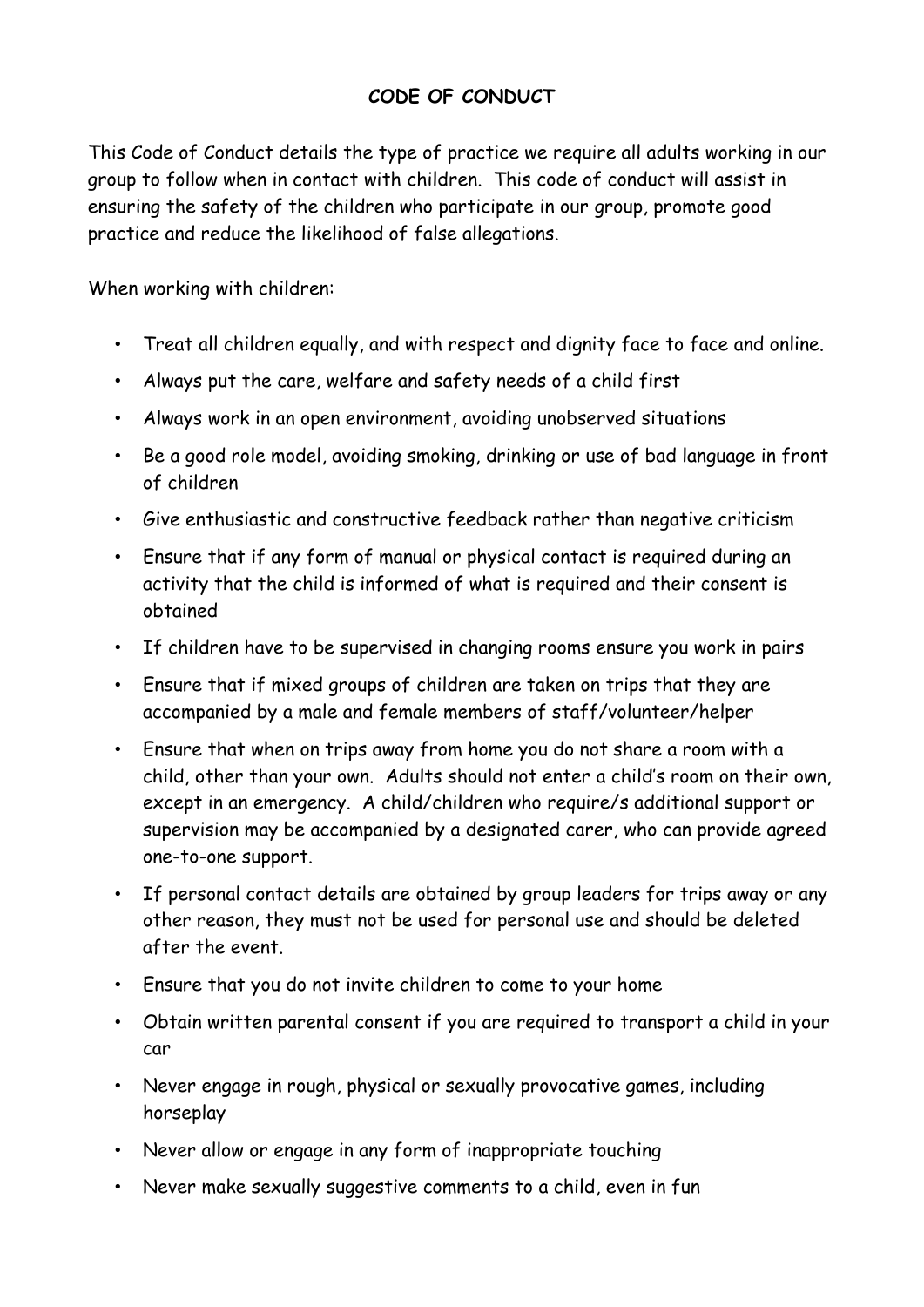- Social Media can help clubs to disseminate information widely and clubs are encouraged to use social media but to ensure that they do so responsibly.
- Set yourself up securely, think carefully about who you are connected to online.
- Coaches and volunteers should not be friends with juniors online. Do not exchange private messages, phone numbers, personal e mail or photos of a personal nature.
- Use group messaging, phone calls to parents/carers or via a post on a closed club or governing body page rather than via your personal profile.
- Check privacy settings regularly as they can default to public several times a year.
- Never post or share messages, images or videos which are abusive, discriminatory or sexually explicit – all are illegal.
- If you come across or are made aware of inappropriate use of electronic communication or social networking within your group report using your groups Child Protection Procedures.
- Be aware of procedures with regard to taking and sharing photos of children.
- Never allow allegations made by a child to go unrecorded or not acted upon
- Report immediately any suspicion that a child could be at risk of harm or abuse
- Never do things of a personal nature for a child, that they can do themselves
- Never form inappropriate emotional or physical relationships with children $1$

In line with the Protection of Vulnerable Groups (Scotland) Act 2007 individuals who harm a child or place a child at risk of harm and are asked to leave or are moved away from working with children will be referred to Disclosure Scotland to determine whether they should be barred from working with children.

-

<sup>&</sup>lt;sup>1</sup> Adapted from A Guide and Training Pack for the Voluntary Sector, Scottish Executive written by Sue Wheatley